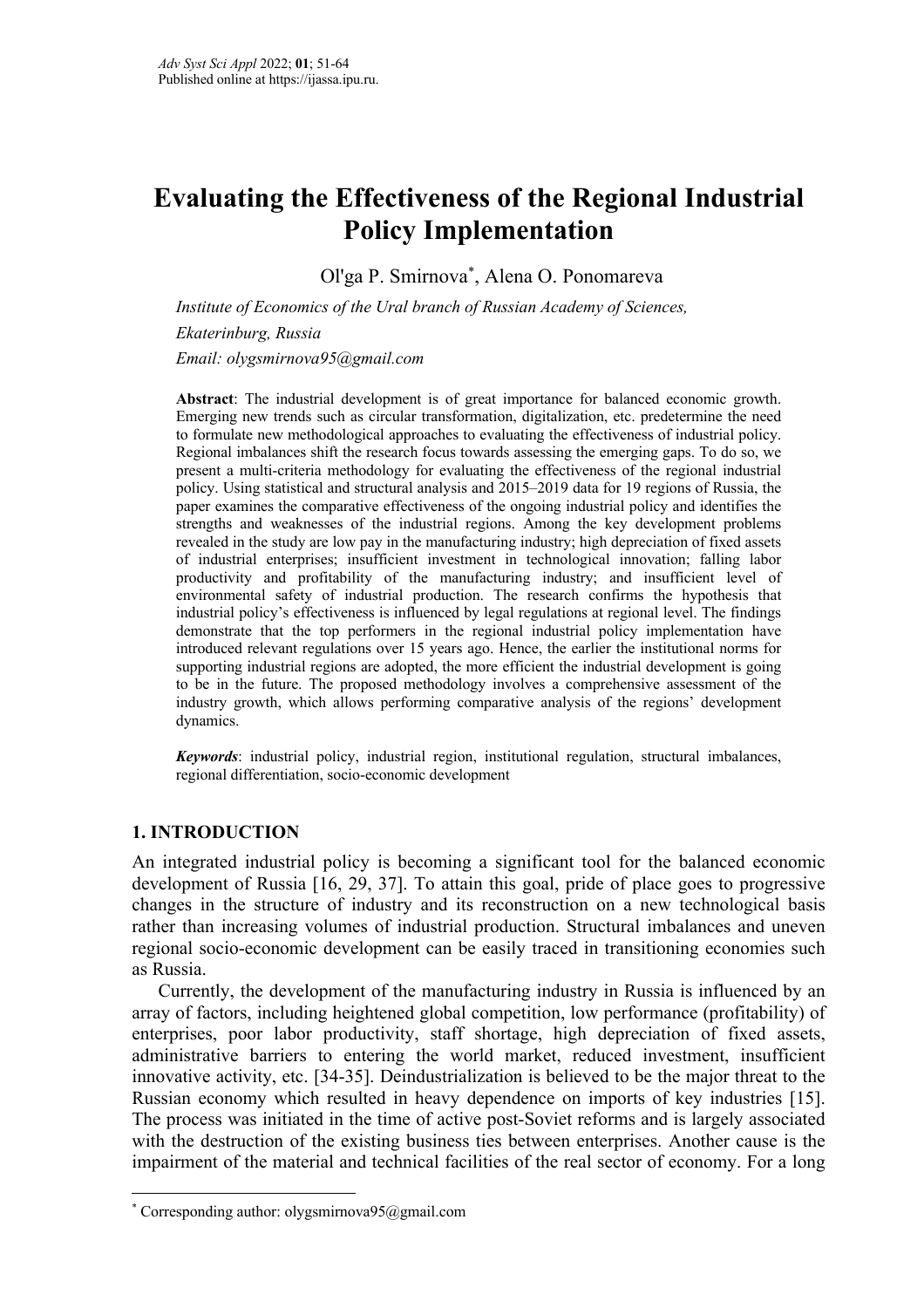time, the main priority was the development of the non-material sphere and the consumer sector, which led to instability in the fundamental sector of the economy, i.e. manufacturing [24].

In Russia, industrial policy is enacted at federal and regional levels. Government authorities use a system of targets and indicators for assessing industrial policy's effectiveness. These indicators are included in government programs for the development of the entire manufacturing sector, as well as in strategies and programs for the development of individual industries. Most of them are focused on the increase in gross indicators and the scope of support. The complexity of the manufacturing industry structure hampers the assessment of the government support measures since even determining their effect for a certain area is an arduous task.

The latest trends such as state-of-the-art technologies, circular economy, digitalization, etc. make it necessary to develop brand-new methodological approaches to evaluating the effectiveness of industrial policy. In today's situation, industrial policy should be assessed according to a wider range of indicators and requires a more individual approach. Thus, the present study aims to design a methodology for evaluating the effectiveness of the regional industrial policy. Using the case of Russia, we attempt to trace the dynamics of the industrial development over the past few years and identify stable patterns. We hypothesize that legal regulations at regional level influence the effectiveness of industrial policy. This allows formulating the following scientific tasks: to systematize the factors affecting the change in the structure of the regional industrial complex and to compare the level of industrial development and the time span during which legislative support for the regional industrial policy has been in effect.

#### **2. LITERATURE REVIEW**

The problems of theoretical substantiation of industrial policy are widely debated in academic literature [3, 5, 12, 19, 27]. A plethora of interpretations of the industrial policy concept emphasizes the complexity of this phenomenon and its ambiguous and dynamic nature [14, 17, 28, 37]. A number of researchers highlight that active participation of the state as a bearer of the national interests should be the central factor in the formation and implementation of industrial policy since it is oriented towards resolving strategic challenges [2]. An alternative view is that selective support for the private industrial sector can decrease the competitiveness and efficiency of its functioning.

Establishing the objectives of industrial policy is the principal aspect for assessing its effectiveness and performance. Experts from UNIDO [40] describe new industrialization as a knowledge-intensive, digital and high-tech process focused on the reproduction of population and improving their quality of life rather than earning profit [13]. We believe these statements should become the main principles in assessing the effectiveness of industrial policy. Thus, along with the economic dimension, special attention should be paid to such factors as social justice, human well-being and environmental protection [30].

The formal approach of the Russian federal authorities implies evaluating the industrial policy's effectiveness according to the industrial production index, the index of production by the type of economic activity "Manufacturing", the index of labor productivity, the amount of investment attracted to the region, the number of investment projects being implemented (aimed at developing industry), the number of high-performance jobs created, etc. [23]. The level of centralization is of special interest when analyzing the effectiveness of the government support measures for industrial production. Excessive centralization of power can adversely affect self-sufficiency and initiatives of Russia's constituent territories [9, 33]. A decentralized approach to the implementation of industrial policy makes it possible to more accurately respond to problematic aspects and bottlenecks in a region's economy. Therefore, the purposes and objectives of the federal industrial policy can be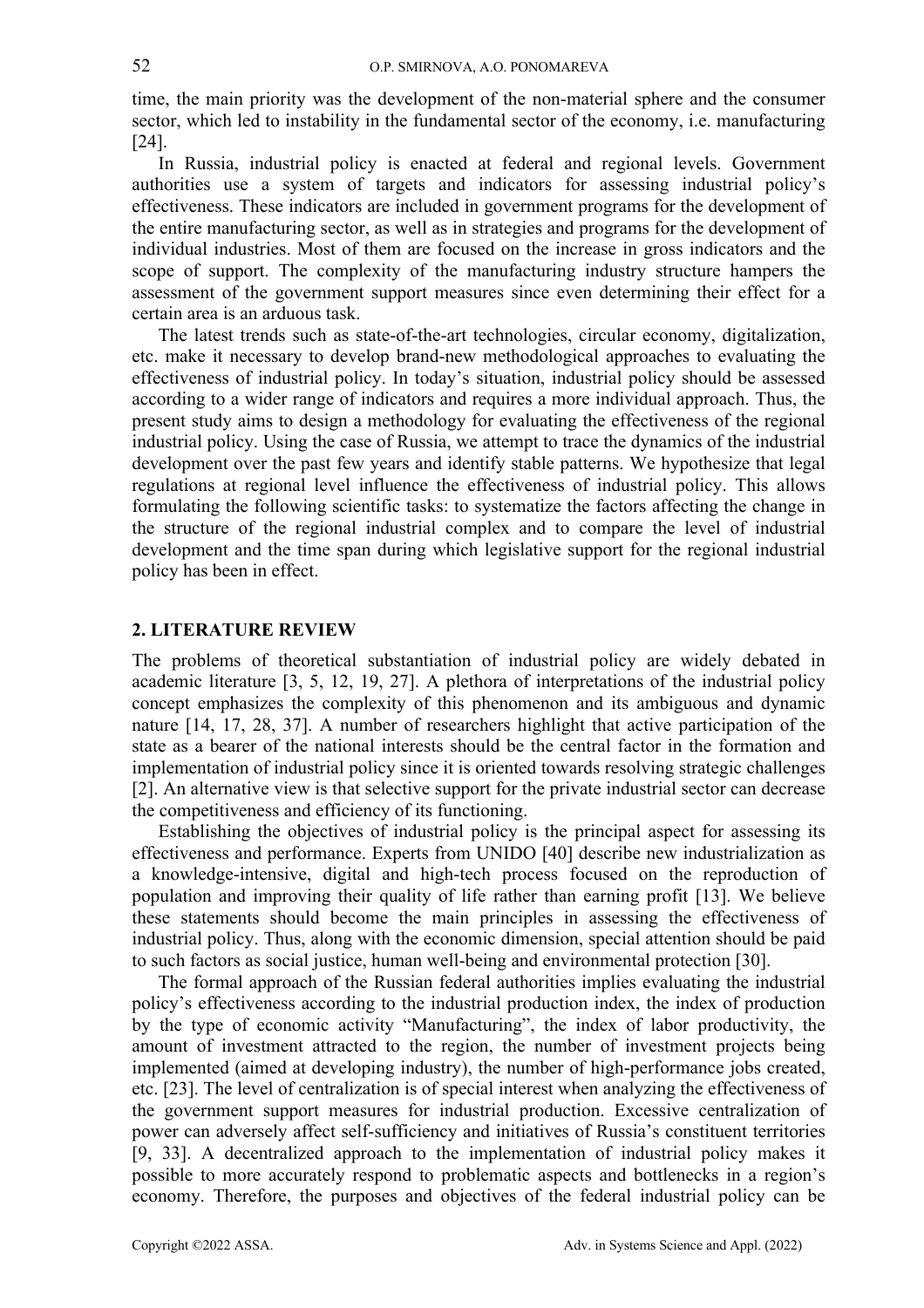expanded and supplemented by the specifics of regional development while being in strong compliance with the federal concept.

Numerous researchers use the indicative approach as the basis for industrial policy evaluation [24]. In most cases, they distinguish between the following groups of indicators: resource, staff, technological, organizational, financial and infrastructural. The effectiveness of industrial policy is examined using the indicators such as the number of cutting-edge production technologies created; expenditures on technological innovation [6, 38]; results of intellectual activity; the level of staff competence including those with academic degree [7, 25]. Goryacheva [10] analyzes the effectiveness of state support measures for the industrial complex from the perspective of achieving the tactical objectives, i.e. an increase in production volumes and a break-even activity. Litvinova's [21] integral approach uses the indicators of socio-economic development of a region and innovation activity. Litau [20] proposes a scoring method of evaluation in innovative production. Vorobyova [41] assesses the effectiveness of industrial policy according to the principle of diversification of production activities in a region through indicators of concentration and localization. A number of studies [22] often aim to conduct a simple evaluation of the government support for particular enterprises and territories.

Let us look at the world practice in assessing the industrial policy effectiveness. In Sweden, it is analyzed from the standpoint of the development of scientific, technical and innovation spheres. The country's policy harmonizes the targets set by the state and private business thus forming a responsible attitude [11]. In Germany, an effective policy refers to a structural one that is of corrective or formative nature. In this vein, the effectiveness of industrial policy is determined by its contribution to structural transformations and leveling the consequences of excessively rapid structural shifts [4, 36]. Priorities of the UK industrial policy are closely linked to R&D. There is active cooperation on the projects of research centers and industrial production. To accelerate the introduction of new technologies, special programs are being implemented, such as "Knowledge Transfer Partnerships" and "Knowledge Transfer Networks". In recent decades, the EU economy has witnessed a gradual decline in industrial production, which, however, still serves as the main driver of the economy [39].

The abovementioned approaches to assessing the effectiveness of the regional industrial policy form the basis of the methodology developed in the paper. In the introduction and the literature review we highlight that in the context of the innovation economy it is insufficient to assess the effectiveness of the industrial complex development exclusively by the volume and financial indicators. This is a necessity for both developed and developing nations including Russia [30, 35]. It is noteworthy that the indicator of growth in production volumes taken separately is unable to fully and adequately assess the effectiveness of the industry's development, since its growth may be due to economic and non-economic factors. The case of product passports used in the EU countries is highly relevant here. Products that do not comply with the environmental standards are not allowed for import. Similar quality requirements are applicable to industrial products, and, therefore, they can be taken into account when assessing the development of the regional industrial complex. Hence, we propose an integrated evaluation methodology accounting for new trends and requirements for competitiveness. Under these conditions, the effectiveness of the regional industrial policy implementation needs to be comprehensively analyzed.

#### **3. MATERIALS AND METHODS**

In a narrow sense, industrial policy is referred to as a set of measures aimed at ensuring the competitive development of the industry, primarily in the manufacturing sector. In a broad sense, industrial policy is a structural policy that can be implemented in any economic sector. In the current study, *industrial policy* refers to a set of measures aimed at changing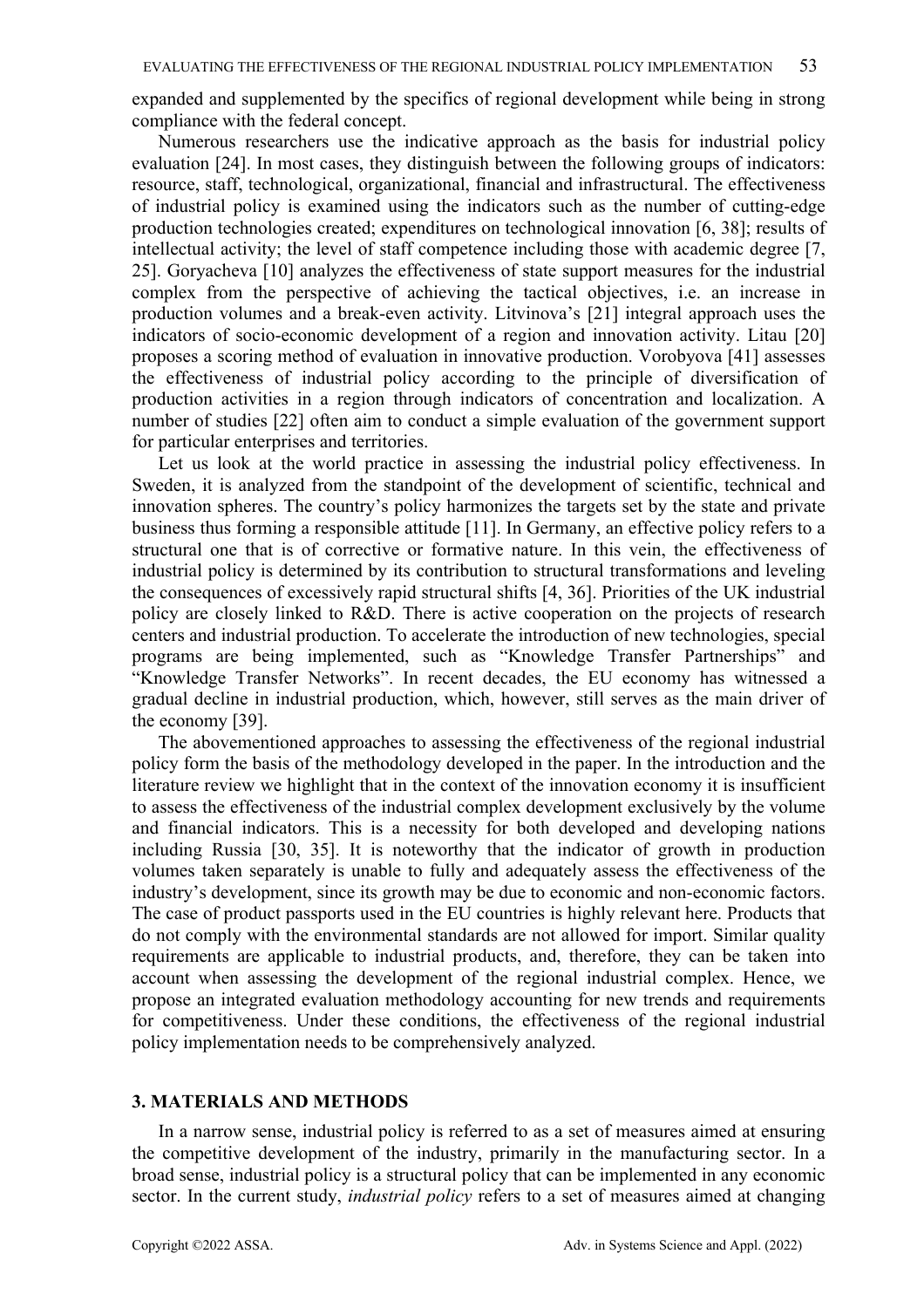the structure of industry (economy) in order to enhance the competitiveness of enterprises through active innovation and investment.

The proposed methodology for evaluating the effectiveness of the regional industrial policy implements an integrated approach (Fig. 1). Within the methodology, the "effectiveness" category is viewed as the extent to which the selected indicators of the industrial development are met. The average value for the whole country is used as the criterion level. Thus, the criterion of the regional industrial policy's effectiveness is determined by the deviation from the average level in Russia. Juxtaposing the selected indicators will allow establishing whether there is a positive or negative dynamics of industrial development in a region.





Note: *Ki* is comparable coefficient of an *i*-indicator; *Хi* is the value of the indicator in the region; *Хip* is average value of the indicator for the country; *CVi* is variation of the *i*-indicator;  $\sigma$  is the standard deviation;  $\bar{x}$  is average value; *Wi* is weighting coefficient; *Ri* is composite effectiveness index.

At the initial stage of assessing the effectiveness of industrial policy, it is necessary to determine key indicators. Particular indicators are selected according to modern trends in the socio-economic and industrial development. We have identified indicators that correspond to the definition of industrial policy. In total, 21 indicators were used [35]. They were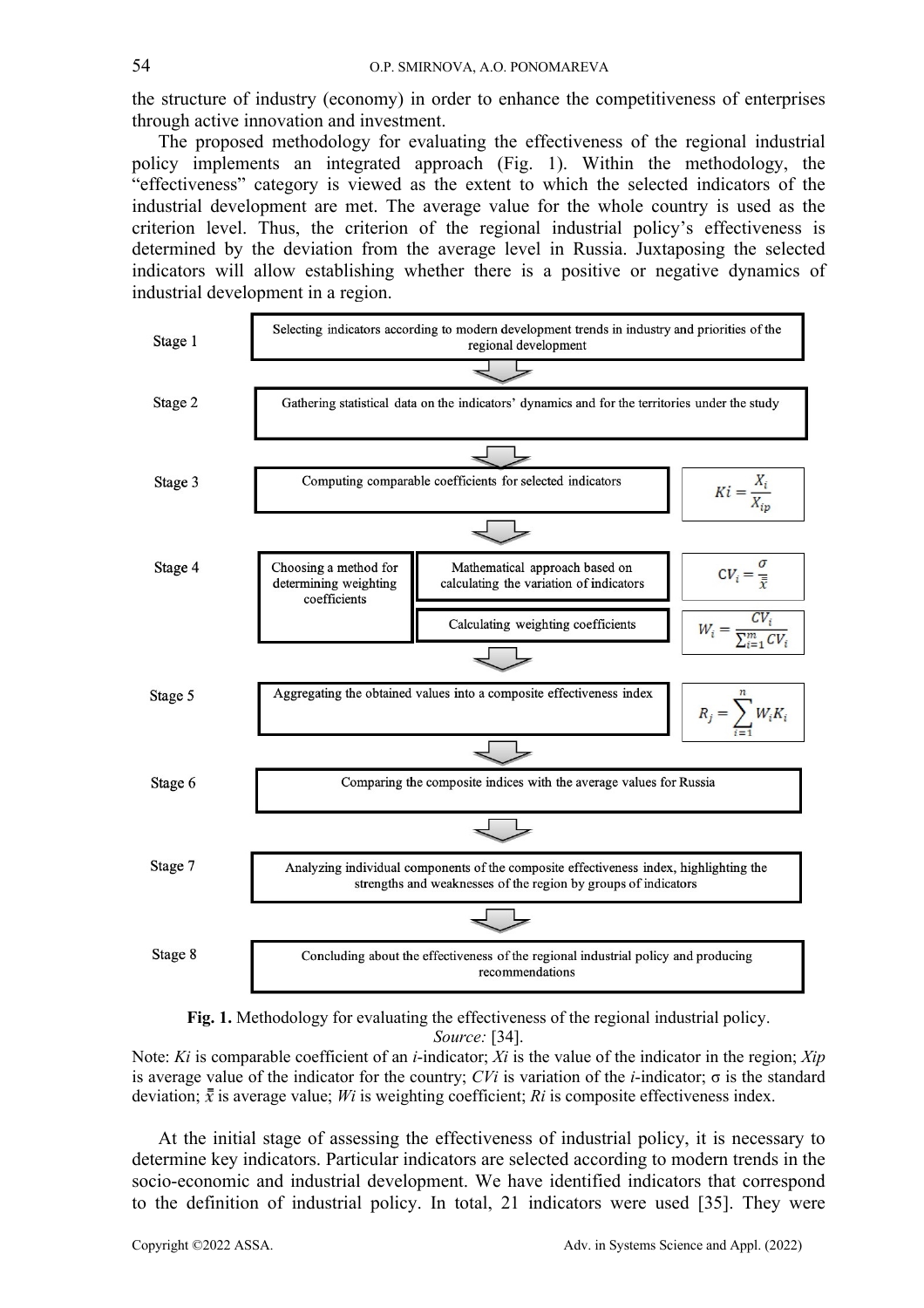organized into 9 groups, each of which characterizes specific areas of industrial policy (Table 1). The presented indicators are calculated based on the unified methodology of Rosstat [31], which allows analyzing them in terms of territorial affiliation and evolution dynamics. The time span of the research is limited to the period of 2015–2019 that provides comprehensive data for the last 5 years.

| Indicator of the regional industrial development                                                                                                                             | Group                   |
|------------------------------------------------------------------------------------------------------------------------------------------------------------------------------|-------------------------|
| [i01] Average monthly nominal accrued wages of employees of organizations<br>[i02] Share of manufacturing industry workers in the total number of employees in the<br>region | Salary and<br>headcount |
| [i03] Share of the manufacturing industry in GRP<br>[i04] Share of manufacturing enterprises in the total number of enterprises in the region                                | Structure of<br>economy |
| [i05] Percentage of fixed assets of manufacturing enterprises in the overall structure of<br>fixed assets in the region                                                      |                         |
| [i06] Ratio between fixed assets introduced to industry and the total volume of fixed<br>assets introduced                                                                   | Fixed assets            |
| [i07] Depreciation of fixed assets of manufacturing enterprises at the end of the year<br>[i08] Growth rate of advanced production technologies created in the region        |                         |
| [i09] Growth rate of advanced production technologies used in the region                                                                                                     |                         |
| [i10] Share of organizations engaged in innovation                                                                                                                           |                         |
| [i11] Share of expenses incurred in technological innovations in the total volume of                                                                                         | Innovation              |
| investment in fixed assets                                                                                                                                                   |                         |
| [i12] Volume of innovative goods, works, services as a percentage of the total volume of<br>goods shipped, works and services performed                                      |                         |
| [i13] Industrial production indices in the manufacturing industry compared to the                                                                                            | Production              |
| previous year                                                                                                                                                                | growth                  |
| [i14] Index for investment volume in fixed assets                                                                                                                            | Investment              |
| [i15] Labor productivity index in the manufacturing industry                                                                                                                 | Production              |
| [i16] Return on assets of manufacturing enterprises                                                                                                                          | efficiency              |
| [i17] Share of captured and neutralized air pollutants in the total amount of waste<br>pollutants                                                                            | Environment             |
| [i18] ICT use in organizations (portable computers, %)                                                                                                                       | Information and         |
| [i19] ICT use in organizations (servers, %)                                                                                                                                  | communications          |
| [i20] ICT use in organizations (computer networks, %)                                                                                                                        | technology              |
| [i21] ICT use in organizations (cloud services, $\%$ )                                                                                                                       | (ICT)                   |

| Table 1. List of indicators characterizing the effectiveness of the regional industrial policy |  |  |
|------------------------------------------------------------------------------------------------|--|--|
|                                                                                                |  |  |

In the study, we scrutinize the regions with the developed manufacturing industry (over 27% of GRP). The industrial development was characterized using a number of multicriteria indicators. Therefore, only those indicators were applied describing the state of the industrial development but incapable of affecting it directly. In the methodology, the criterion for evaluating the effectiveness of the industrial policy implementation is the average value of the indicators. Comparison with the average value is a common approach and serves as a standard for determining the differentiation of regional development through ranking.

The industrial policy effectiveness was analyzed for 19 out of 85 constituent entities of the Russian Federation, which are traditionally classified as industrially developed regions (the share of industrial production in GRP is over 27%). Among Russia's industrial regions are the oblasts of Vladimir, Kaluga, Lipetsk, Ryazan, Tula, Yaroslavl, Vologda, Leningrad, Novgorod, Kirov, Nizhny Novgorod, Ulyanovsk, Sverdlovsk, Chelyabinsk and Omsk, the Republic of Bashkortostan, the Mari El Republic, Perm krai and Krasnoyarsk krai.

Due to strong differentiation of regions, it is impossible to compile a single list of indicators suitable for all the constituent entities. Therefore, selection of indicators is one of the methodology's stages. The indicators are selected individually according to the goals and objectives of the socio-economic and industrial development of a particular territory. Some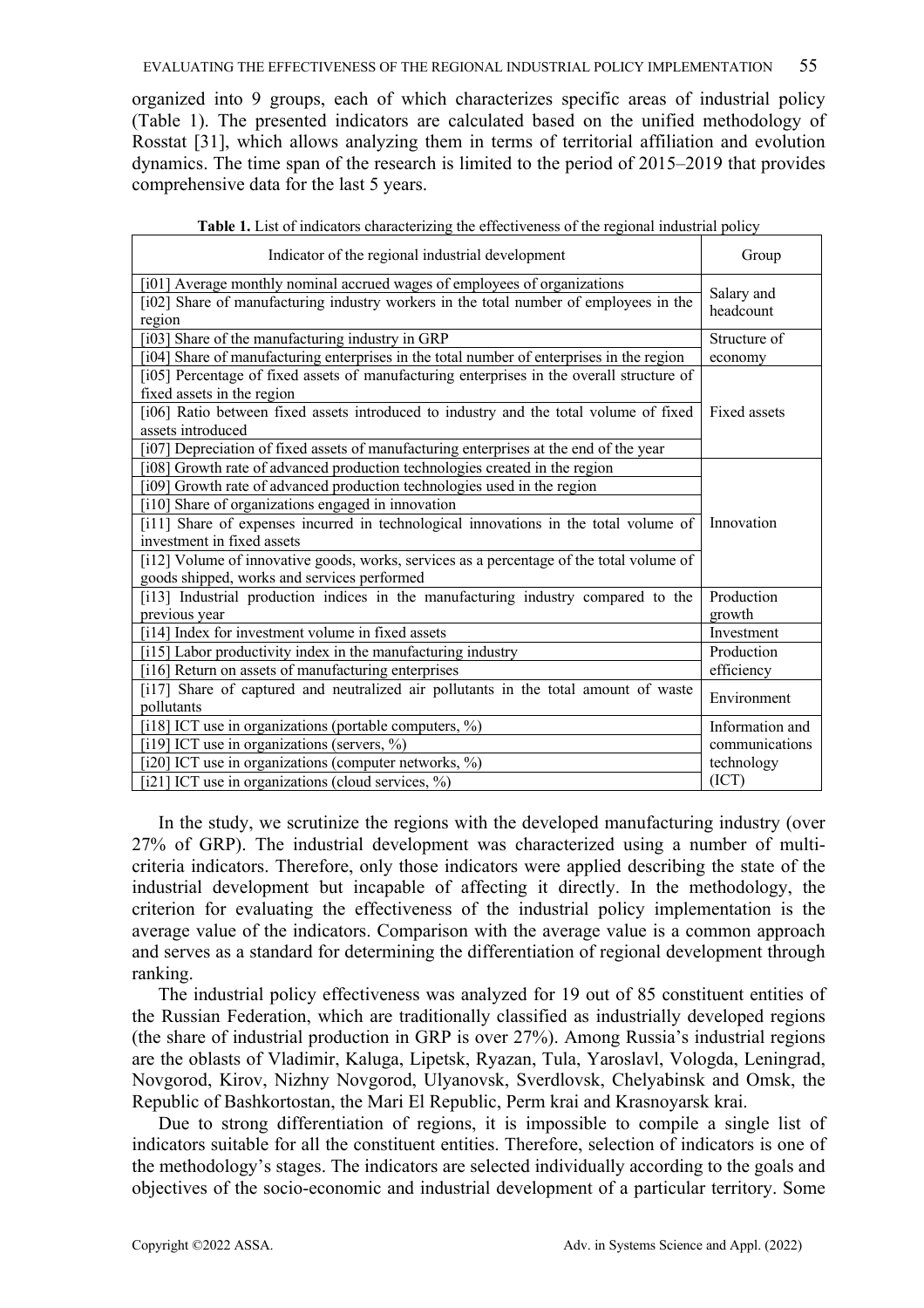of the indicators characterize the situation in the entire region, which is due to the existing limitations on the availability of statistical data.

A cross-regional comparison of the effectiveness of industrial policy is carried out through indicators norm setting and their aggregation [32]. As mentioned above, the criterion level is set by the indicators' mean values.

The integrated indicator of effectiveness was established using weighting coefficients. In the study, a formal method for calculating the weights based on the variation index was used.

The methodology used is conditional, and the assessment of regional industrial policy measures requires a much deeper factor analysis. The immediate provision of statistical data is a significant obstacle. In the course of the analysis, no consequences of the COVID-19 pandemic were considered [1, 8]. The decline in industrial production recorded during the pandemic (according to operational statistics for entire Russia) can change the estimated position of the regions according to the methodology. Despite the research limitations indicated, the proposed methodology allows one to comprehensively assess the development dynamics of industry, as well as conduct cross-regional comparative analysis.

#### **4. RESULTS AND DISCUSSION**

The first two stages of the methodology for assessing the regional industrial policy effectiveness were carried out earlier. Based on the comparable coefficients calculated for the selected indicators (see Appendix), one can identify the positive and negative aspects of the regional industrial complex development (Stage 3 of the proposed methodology, Fig. 1). These coefficients are categorized into three groups: the average level in Russia  $(+/-5%)$ , and those that are above and below it. For example, the weakest spots of Vladimir oblast are labor productivity in the industry, low salary, and a significant amount of pollution emissions. Among the region's strongest points are the structural factors: a substantial share of manufacturing enterprises in the overall structure, and the share of the manufacturing industry in GRP. The industrial complex generates a considerable number of jobs in Vladimir oblast; this indicator is 1.7 times higher than the national average. The activity of the region's industrial enterprises in the field of innovation is also above the average level throughout Russia. At the same time, other regions such as Kaluga oblast experience the opposite trend: the output volume of innovative products and services and the growth rate of advanced production technologies are below the national average. Similarly, one can examine the effectiveness of the regional industrial policy for each of the 19 regions.

To calculate the weighting coefficients for the selected indicators of the industrial policy effectiveness, we have applied a variation (Stage 4 of the developed methodology). Calculations were performed for each individual indicator for all 85 Russian regions for 2019 (Table 2).

| Indicator                                                                                 | Variation | Weight  |
|-------------------------------------------------------------------------------------------|-----------|---------|
|                                                                                           | (CV)      | $(W_i)$ |
| [i15] Labor productivity index in the manufacturing industry                              | 3.697     | 0.283   |
| [i16] Return on assets of manufacturing enterprises                                       | 1.543     | 0.118   |
| [i11] Share of expenses incurred in technological innovations in the total volume of      |           |         |
| investment in fixed assets                                                                | 1.136     | 0.087   |
| [i12] Volume of innovative goods, works, services as a percentage of the total volume     |           |         |
| of goods shipped, works and services performed                                            | 0.976     | 0.075   |
| [i06] Ratio between fixed assets introduced to industry and the total volume of fixed     |           |         |
| assets introduced                                                                         | 0.821     | 0.063   |
| [i05] Percentage of fixed assets of manufacturing enterprises in the overall structure of |           |         |
| fixed assets in the region                                                                | 0.654     | 0.050   |
| [i03] Share of the manufacturing industry in GRP                                          | 0.630     | 0.048   |
| [i10] Share of organizations engaged in innovation                                        | 0.502     | 0.038   |

**Table 2.** Weighting coefficients of the significance of the industrial policy effectiveness indicators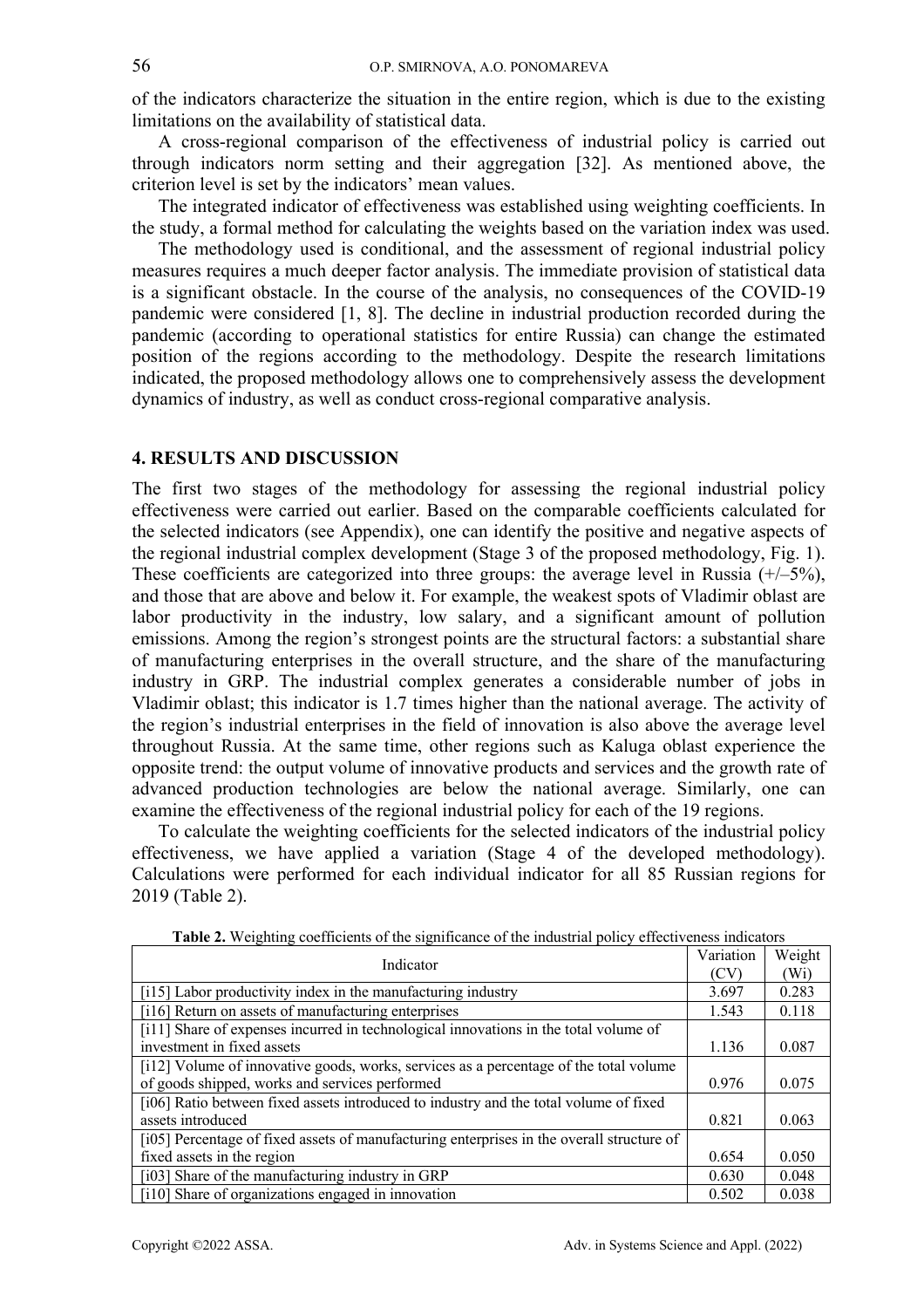| Indicator                                                                              | Variation | Weight            |
|----------------------------------------------------------------------------------------|-----------|-------------------|
|                                                                                        | (CV)      | (W <sub>i</sub> ) |
| [i17] Share of captured and neutralized air pollutants in the total amount of waste    |           |                   |
| pollutants                                                                             | 0.496     | 0.038             |
| [i01] Average monthly nominal accrued wages of employees of organizations              | 0.422     | 0.032             |
| [i02] Share of manufacturing industry workers in the total number of employees in the  |           |                   |
| region                                                                                 | 0.403     | 0.031             |
| [i04] Share of manufacturing enterprises in the total number of enterprises in the     |           |                   |
| region                                                                                 | 0.283     | 0.022             |
| [i08] Growth rate of advanced production technologies created in the region            | 0.257     | 0.020             |
| [i07] Depreciation of fixed assets of manufacturing enterprises at the end of the year | 0.196     | 0.015             |
| [i21] ICT use in organizations (cloud services, %)                                     | 0.188     | 0.014             |
| [i09] Growth rate of advanced production technologies used in the region               | 0.170     | 0.013             |
| [i14] Index for investment volume in fixed assets                                      | 0.166     | 0.013             |
| [i13] Industrial production indices in the manufacturing industry compared to the      |           |                   |
| previous year                                                                          | 0.160     | 0.012             |
| [i19] ICT use in organizations (servers, $\%$ )                                        | 0.158     | 0.012             |
| [i20] ICT use in organizations (computer networks, %)                                  | 0.128     | 0.010             |
| [i18] ICT use in organizations (portable computers, $\%$ )                             | 0.058     | 0.004             |

As shown in Table 2, the three most significant industrial policy indicators are labor productivity (28% of the composite index), return on assets of manufacturing enterprises, i.e. financial performance of the industrial production (11%), and the share of expenses incurred in technological innovations in the total volume of investment in fixed assets (8%).

Once weighting coefficients *(W)* are calculated, all the obtained values of comparable coefficients *(K)* are aggregated into a composite indicator of the regional industrial policy effectiveness (Stage 5 of the methodology). It is possible to juxtapose the dynamics of the obtained values and to compare it with the national average taken as the criterion level (Table 3). Assessing the relationships between the regions and their cooperation in various areas should be treated as a separate avenue for analysis.

| Industrial region         | 2015 | 2016 | 2017 | 2018 | 2019 |
|---------------------------|------|------|------|------|------|
| Lipetsk oblast            | 1.53 | 1.51 | 1.79 | 1.73 | 1.50 |
| Tula oblast               | 1.47 | 1.45 | 1.44 | 1.62 | 1.49 |
| Vologda oblast            | 1.42 | 1.35 | 1.73 | 1.57 | 1.49 |
| Perm krai                 | 1.43 | 1.29 | 1.30 | 1.36 | 1.41 |
| Nizhny Novgorod oblast    | 1.45 | 1.42 | 1.58 | 1.55 | 1.39 |
| Kaluga oblast             | 1.28 | 1.32 | 1.54 | 1.52 | 1.39 |
| Leningrad oblast          | 1.34 | 1.33 | 1.37 | 1.22 | 1.37 |
| Omsk oblast               | 1.46 | 1.28 | 1.48 | 1.31 | 1.35 |
| Krasnoyarsk krai          | 1.12 | 1.12 | 1.10 | 0.99 | 1.31 |
| Sverdlovsk oblast         | 1.07 | 1.21 | 1.27 | 1.29 | 1.27 |
| Vladimir oblast           | 1.26 | 1.24 | 1.16 | 1.16 | 1.23 |
| Republic of Bashkortostan | 1.22 | 1.09 | 1.43 | 1.33 | 1.13 |
| Ryazan oblast             | 1.15 | 1.08 | 1.16 | 1.04 | 1.05 |
| Yaroslavl oblast          | 1.07 | 0.98 | 1.13 | 1.01 | 1.04 |
| Chelyabinsk oblast        | 1.07 | 1.14 | 1.25 | 1.21 | 1.01 |
| Novgorod oblast           | 1.13 | 1.16 | 1.10 | 1.06 | 0.99 |
| Ulyanovsk oblast          | 1.02 | 1.02 | 1.00 | 0.89 | 0.98 |
| Kirov oblast              | 0.93 | 0.88 | 0.94 | 0.93 | 0.92 |
| Mari El Republic          | 1.06 | 0.96 | 1.24 | 0.77 | 0.63 |

**Table 3.** Composite indices of the regional industrial policy effectiveness in 2015–2019

In recent years, Lipetsk, Vologda and Tula oblasts top the list of the regions with the most effective industrial policy. In Lipetsk oblast, this is due to high profitability of the manufacturing industry, which in 2018–2019 amounted to 17.8–14.3%, respectively. This region is also characterized by intensive use of fixed assets, although their depreciation is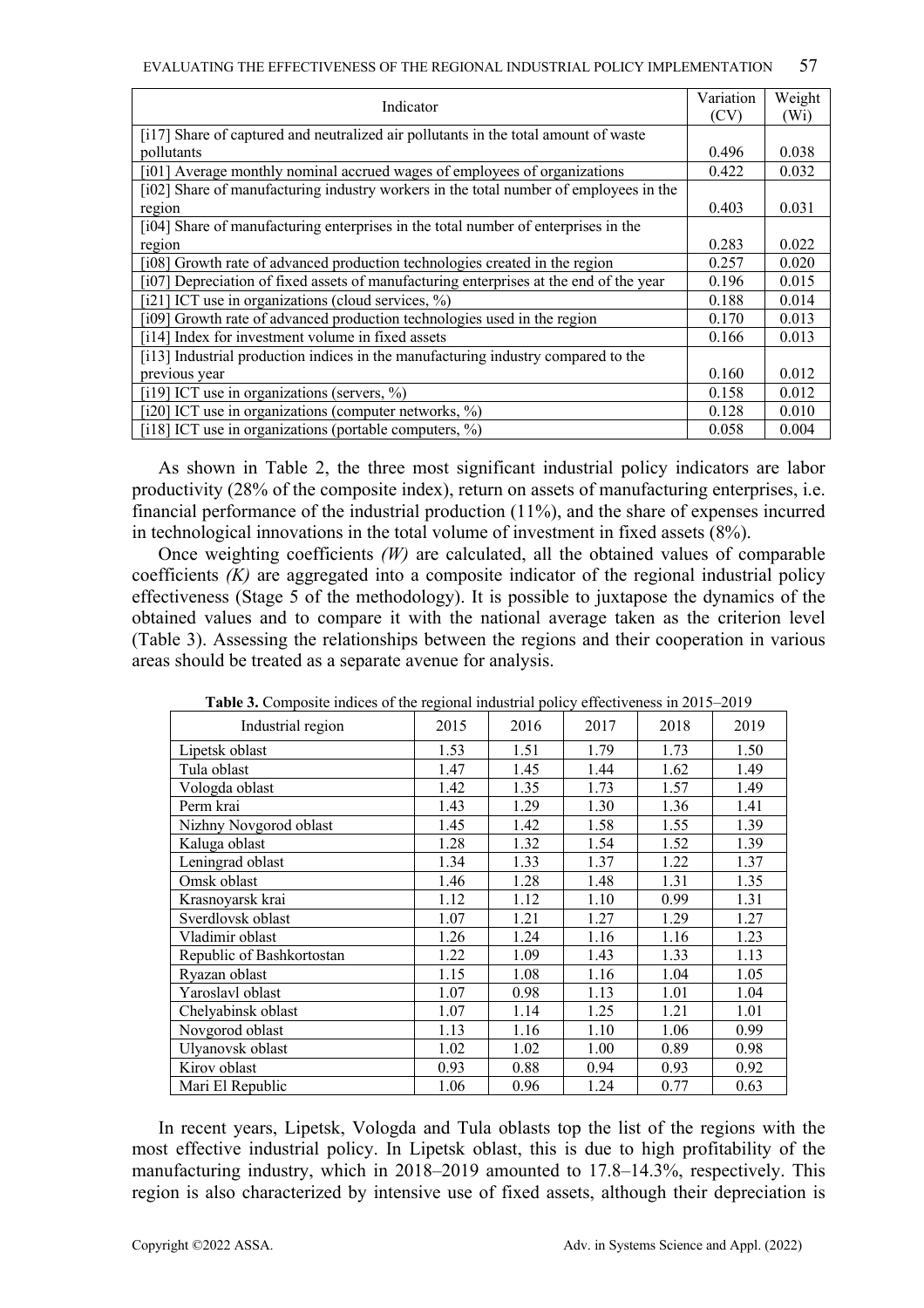about 10% higher than the national average. Sverdlovsk oblast closes the list of Top 10 regions with the most effective industrial policy. The territory is lagging behind in the indicators such as average wage and the growth rate of advanced production technologies created in the region. Despite a large number of research and educational institutions operating in Sverdlovsk oblast, over the last 5 years it has witnessed a downward trend in advanced production technologies created (from 90 technological inventions in 2015 to 69 in 2019). In comparison, over the same period this indicator in Chelyabinsk oblast has risen from 92 to 135 inventions per year.

Having analyzed the effectiveness of the regional industrial policy, we identified a number of development problems. These are low wage in the manufacturing industry; high depreciation of fixed assets of manufacturing enterprises; insufficient investment in technological innovation; falling labor productivity in the manufacturing industry; and a low level of environmental safety of industrial enterprises. These reference points can be used when adjusting the current measures for stimulating industrial development of the regions and imposing new ones.

It is not allowed using a uniform list of indicators to assess the effectiveness of industrial policy at both the regional and federal levels. When organizing a monitoring system, it should be recognized that regions differ in opportunities for industrial development, and the use of uniform indicators is unacceptable. A cyclic scheme is needed that encompasses observation, analysis and identification of trends in the development of the industrial complex, as well as social, economic and environmental factors. The final step is to adjust the existing tools and mechanisms of industrial policy.

Obviously, a region's institutional environment is of crucial importance for the effective implementation of industrial policy. In order to ensure consistency between the regional and federal industrial policy, each of the constituent territories should adopt a corresponding law. Regional laws and regulations on industrial policy form the institutional basis by establishing purposes, objectives and development priorities. Despite the diversity of these laws and different levels to which they are elaborated, the very fact of their existence affects (sometimes indirectly) the key indicators of the socio-economic and industrial development of the region [18, 37]. Let us match the results of the industrial policy effectiveness analysis and the time span during which legislative support for the regional industrial policy has been in effect.

| Region                    | Law No. and date of adoption               | Last amended      |
|---------------------------|--------------------------------------------|-------------------|
| Vladimir oblast           | No. 93-OZ of July 10, 2015                 | December 5, 2019  |
| Kaluga oblast             | No. 33-OZ of October 28, 1999 (repealed)   | October 31, 2018  |
|                           | No. 301-OZ of February 21, 2018            |                   |
| Lipetsk oblast            | No. 144-OZ of June 4, 2001 (repealed)      |                   |
|                           | No. 508-OZ of April 1, 2016                |                   |
| Ryazan oblast             | No. 90-OZ of August 10, 2006 (repealed)    |                   |
|                           | No. 61-OZ of October 11, 2016              |                   |
| Tula oblast               | No. 437-ZTO of April 5, 2004 (repealed)    |                   |
|                           | No. 2402-ZTO of December 24, 2015          |                   |
| Yaroslavl oblast          | No. 30-z of May 5, 2015                    | February 25, 2019 |
| Vologda oblast            | No. 3945-OZ of April 28, 2016              | March 13, 2020    |
| Leningrad oblast          | No. 93-oz of December 25, 2017             |                   |
| Novgorod oblast           | No. 712-OZ of March 30, 2010 (repealed)    | January 29, 2019  |
|                           | No. 922-OZ of March 3, 2016                |                   |
| Republic of Bashkortostan | No. 38-z of December 6, 1999 (repealed)    | February 4, 2020  |
|                           | No. 294-z of December 1, 2015              |                   |
| Mari El Republic          | No. 3-Z of February 29, 2016               | August 3, 2020    |
| Perm krai                 | No. 440-PK of March 3, 2015                | November 6, 2019  |
| Kirov oblast              | No. 125-ZO of December 31, 2002 (repealed) | July 27, 2020     |
|                           | No. 648-ZO of May 5, 2016                  |                   |

**Table 4.** Regional laws and regulations on industrial policy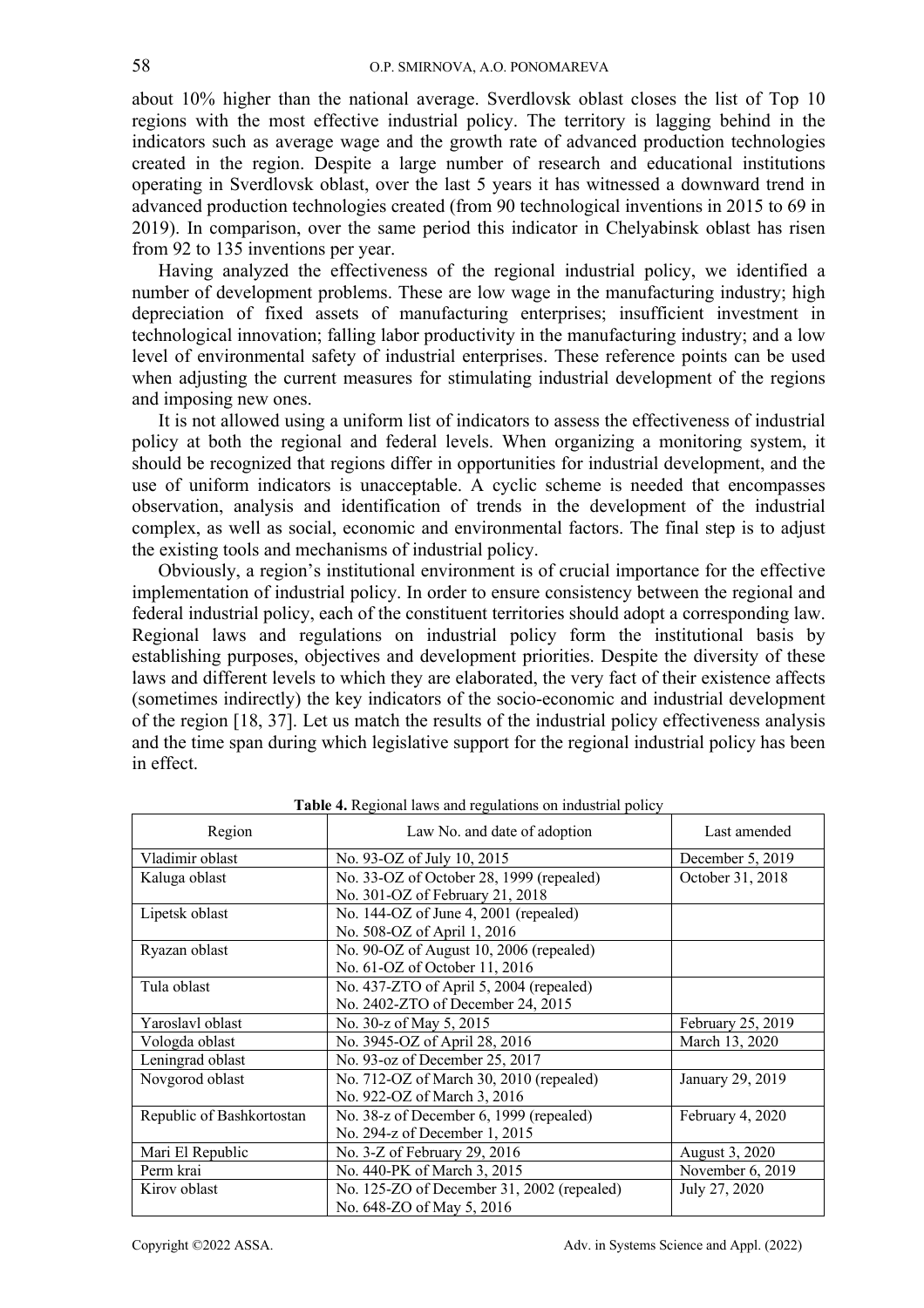| December 24, 2019 |
|-------------------|
|                   |
| December 23, 2019 |
|                   |
|                   |
|                   |
|                   |
|                   |
| December 3, 2019  |
|                   |

*Source:* compiled using data from [26].

Many Russian regions adopted local laws on industrial policy following the introduction of the federal law of 2014 "On the industrial policy in the Russian Federation". It is worth noting that the fundamental law concentrates not on supporting Russian industry, but stimulating its development.

Many laws on industrial development adopted at the regional level are of a framework nature and do not contain regional specifics. However, this is not always true. The present study showed that regions leading in industrial development were among the first to develop regional laws on industrial policy even before the federal law was introduced in 2014. These constituent entities are actively improving the adopted regional laws on industrial policy and making amendments that allow the use of more modern and relevant tools to support industry, such as investment contract.

Shifts in the global industrial market and new trends in technology require the industrial policy tools to be adjusted. Investment contract is one of the major tools of industrial policy implementation in Russia. Being institutionalized in the regional laws, investment contract encourages industrial development. For instance, in the Republic of Bashkortostan, in accordance with the latest amendments (of February 4, 2020), regional authorities undertake to ensure the stable business environment for investors for the period of the contract and to apply incentive measures in industrial production. A similar amendment was made to Kirov oblast's law on industrial policy. The latest amendments dated July 27, 2020 guarantee the investor the invariability of the terms of the contract. We can conclude that the adjustment of regional laws on industrial policy contributes to the implementation of large-scale projects aimed at introducing or designing competitive innovative technologies.

Figure 2 displays that the Top 3 regions with the most effective industrial policy (Tula, Lipetsk and Kaluga oblasts) have had their local laws regarding industrial policy for more than 15 years. We can conclude that legal regulation concerning regional industrial policy accelerates the development of the industrial complex.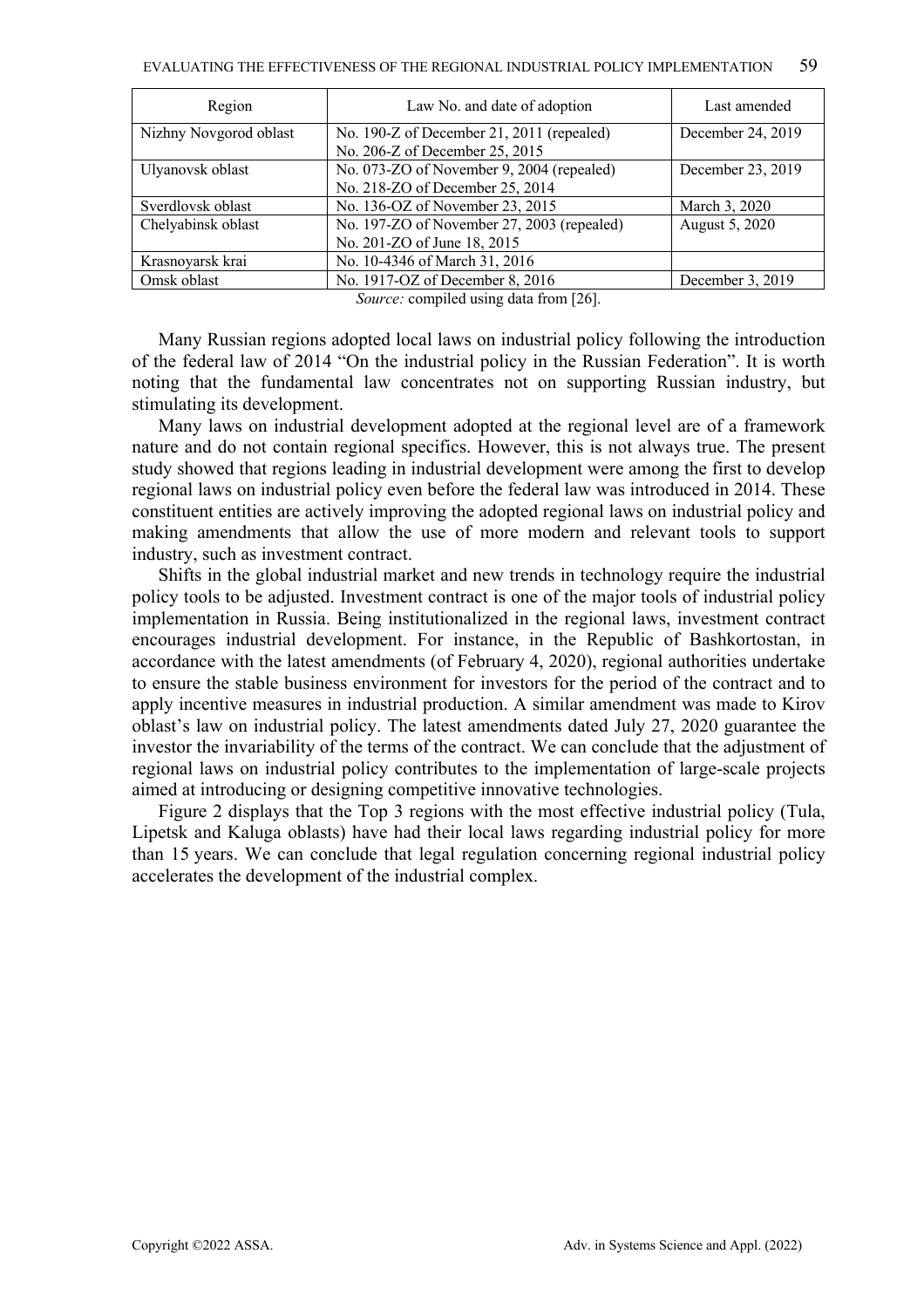

**Fig. 2.** Correlation between the time span that the regional law on industrial policy has been in effect and the composite indicator of its effectiveness

The obtained results demonstrate that a formal framework law on industrial policy introduced in a region cannot positively influence the effectiveness of industrial policy. However, in order to implement it, legislative support is needed that is part of the institutional framework.

#### **5. CONCLUSION**

When assessing industrial policy at regional level, it is crucial to allow for the peculiarities of the socio-economic development of a particular territory. The special features of the regional development can cause the expansion of the federal concept (key indicators), but cannot contradict it. We have worked out a multi-criteria methodology for evaluating the effectiveness of the regional industrial policy and identified the strengths and weaknesses in the regions' industrial development. The performed analysis indicates that the current measures are effective and a growing number of industrial regions are improving their positions in comparison with the average level in Russia. Such factors as the level of labor productivity and the profitability of industrial enterprises exert the greatest influence on the effectiveness of the regional industrial policy. However, investment support for technological innovation is also of a significant importance. The given research shows that Lipetsk, Vologda and Tula oblasts top the list of the regions with the most effective industrial policy in 2019. Sverdlovsk oblast is lagging behind in such indicators as average wage and the growth rate of cutting-edge production technologies created in the region. Despite a large number of research and educational institutions operating in the oblast, over the last 5 years it has witnessed a downward trend in advanced production technologies created. This fact proves the need for stimulating scientific research for industrial production at regional level and more active development of production modernization tools. In the course of the study, we have confirmed the hypothesis that the effectiveness of the local industrial policy is influenced by the region's legal regulations. The earlier the institutional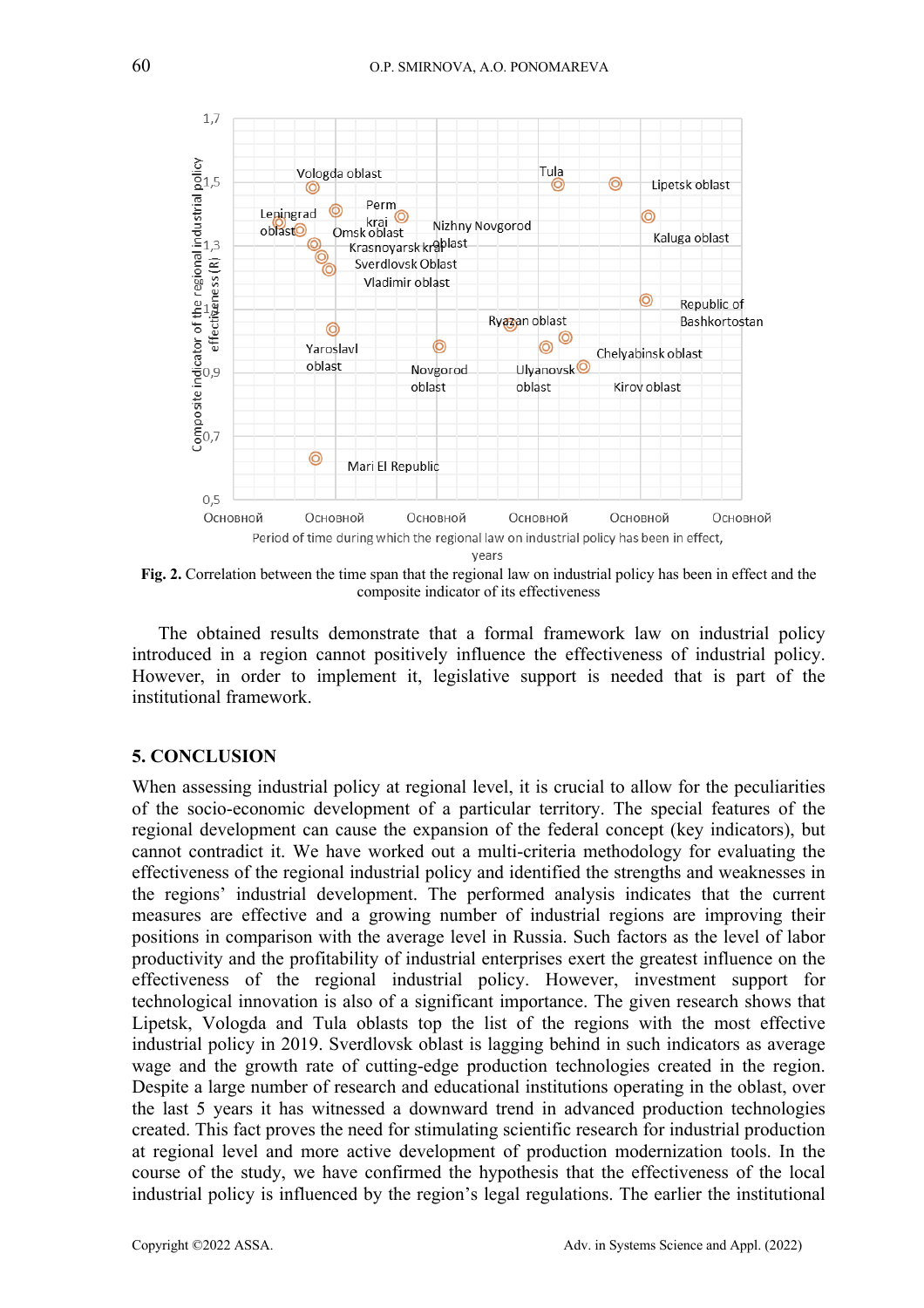norms for supporting industrial regions are adopted, the more efficient the industrial development is expected to be.

## ACKNOWLEDGEMENTS

The paper was prepared in accordance with the Research Plan for the Laboratory for Modeling of Spatial Development of the Territory of the Institute of Economics of the Ural Branch of the Russian Academy of Sciences for 2021.

### **REFERENCES**

- 1. ACRF. (2020). Accounts Chamber of the Russian Federation. *Digest. Impact of the COVID-19 pandemic on industry and the environment*. Retrieved from https://ach.gov.ru/upload/pdf/Covid-19-prom.pdf
- 2. Andrianov, K. N. (2015). *Industrial policy in the context of new industrialization*. Moscow: MAKS Press.
- 3. Atanov, N. I. (2012). Scientific and applied approaches to the new industrial policy of the Republic of Belarus. *Bulletin of the BSC SB RAS, 1*, 190-198.
- 4. Belov, V. B. (2009). *Germany. Challenges of the 21st century*. Moscow: Ves Mir.
- 5. Chang, H. J., & Lin, J. (2009). Should industrial policy in developing countries conform comparative advantage or defy it? A debate between Justin Lin and Ha-Joon Chang. *Development Policy Review, 27*(5). https://doi.org/10.1111/j.1467- 7679.2009.00456.x
- 6. Chernova, V. Y., Starostin, V. S., Degtereva, E. A., & Andronova, V. I. (2019). Study of sector-specific innovation efforts: The case from Russian economy. *Entrepreneurship and Sustainability Issues, 7*(1), 540-552. https://doi.org/10.9770/jesi.2019.7.1(38)
- 7. Demidenko, D. S., Babkin, A. V., & Kudryavtseva, T. Yu. (2009). Theoretical aspects of assessing the effectiveness of budget expenditures. *St. Petersburg State Polytechnical University Journal. Economics*, *3*(79), 255-262.
- 8. Dvoŕák, M., Rovný, P., Grebennikova, V., & Faminskaya, M. (2020). Economic impacts of COVID-19 on the labor market and human capital. *Terra Economicus*, *18*(4), 78-96. https://doi.org/10.18522/2073-6606-2020-18-4-78-96
- 9. Fujita, M., Krugman, P., & Venables, F. J. (2000). *The spatial economy: Cities, regions and international trade*. Cambridge, MA: The MIT Press. https://doi.org/10.7551/mitpress/6389.001.0001
- 10. Goryacheva, T. V. (2012). Criteria and a system of indicators for assessing the effectiveness of the industrial policy implementation. *Heteromagnetic Microelectronics*, *12*, 123-129.
- 11. Govorova, N. V. (2010). *Industrial policy of the European countries*. Moscow: Institute of Europe of the RAS. https://www.instituteofeurope.ru/publications/dokladyie-ran/4
- 12. Graham, O. L. Jr. (1994). *Losing time: The industrial policy debate*. Harvard University Press.
- 13. Gubanov, S. (2021). Industrial mainstream: UNIDO and Russia. *Economist*, *1*, 3-14.
- 14. Hausmann, R., & Rodrick, D. (2003). Economic development as self-discovery. *Journal of Development Economics*, *72*(2), 603-633. https://doi.org/10.1016/S0304- 3878(03)00124-X
- 15. Khairulina, Ya. R., Dushin, A. V., & Lyaptsev, G. A. (2016). Deindustrialization of Russian economy: problems and opportunities. *News of the Ural State Mining University*, *4*(44), 80-83. https://doi.org/10.21440/2307-2091-2016-4-80-83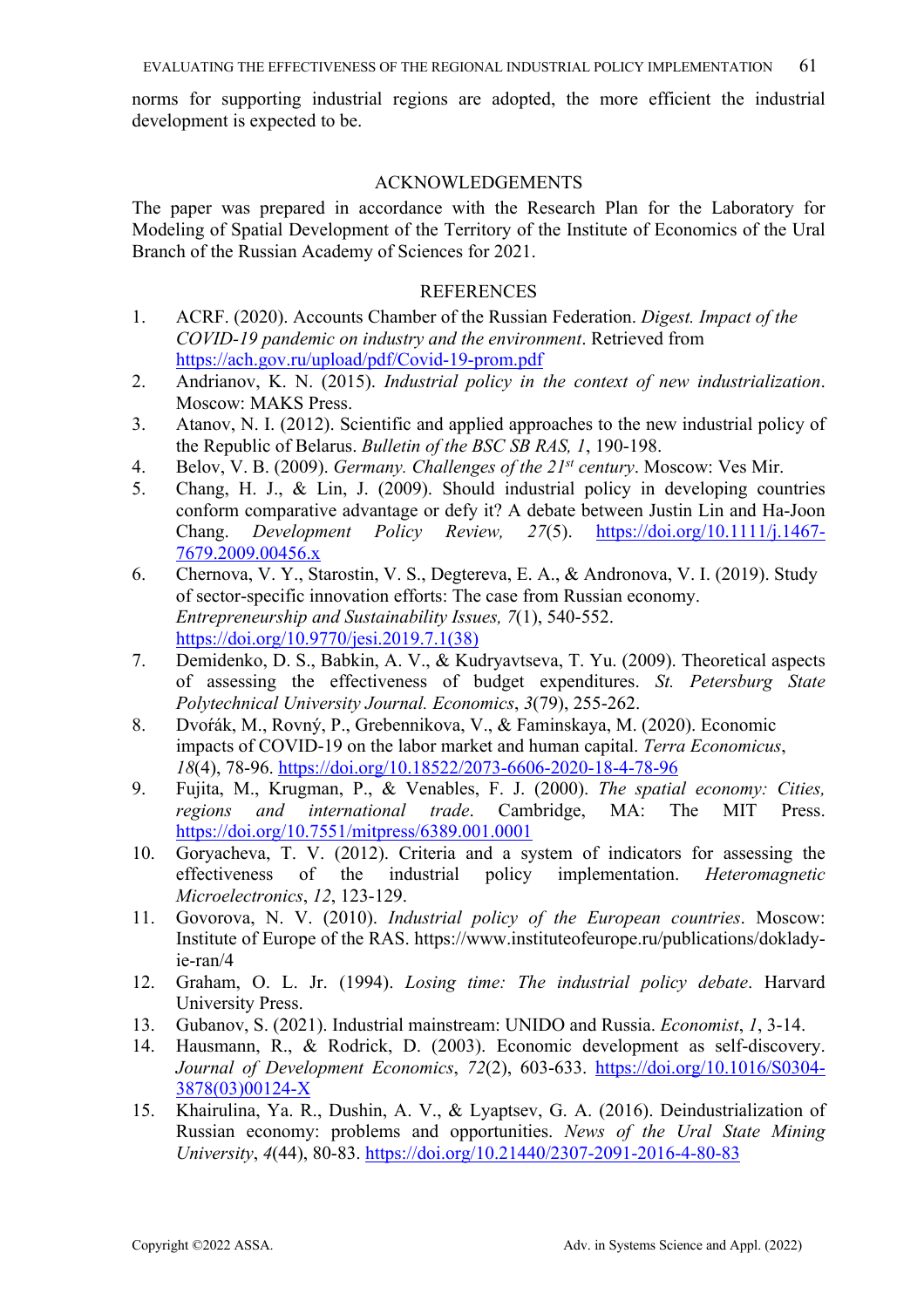- 16. Kheyfets, B., & Chernova, V. (2021). Comparative assessment of the influence of a technological factor on economic growth. *Eastern-European Journal of Enterprise Technologies*, *1*(13-109), 6-15. https://doi.org/10.15587/1729-4061.2021.225526
- 17. Kleiner, G. B. (2013). The concept of the Federal Law "On industrial policy in the Russian Federation". *Economics of Contemporary Russia, 3*, 70-75.
- 18. Korovin, G. B. (2016). Institutionalization of the multi-agent industrial policy in Russian regions. *Economics. Taxes. Law, 5*, 113-121.
- 19. Krugman, P. R., & Obstfeld, M. (2006). *International economics: Trade and policy* (7th ed.). Boston: Pearson Addison-Wesley. https://doi.org/10.1007/978-1-349-91968- 0\_18
- 20. Litau, E. Y. (2020). Scoring method as applied to innovation project evaluation for startup support. *Entrepreneurship and Sustainability Issues*, *7*(4), 2978-2990. https://doi.org/10.9770/jesi.2020.7.4(27)
- 21. Litvinova, O. V. (2014). Evaluation of the effectiveness of state industrial policy and development of measures of targeted impact on the region's economy. *Izvestiâ Sankt-Peterburgskogo gosudarstvennogo èkonomičeskogo universiteta*, *5*(89), 97-100.
- 22. Makarova, I. V. (2018). Analyzing the efficiency of regional measures to support industry. *Economic Analysis: Theory and Practice*, *17*(10), 1800-1818. https://doi.org/10.24891/ea.17.10.1800
- 23. Minpromtorg. (n.d.). Ministry of Industry and Trade. *On the main directions of the regional industrial policy implementation.* https://minpromtorg.gov.ru/docs/#!ob\_osnovnyh\_napravleniyah\_realizacii\_regionalno y\_promyshlennoy\_politiki
- 24. Moshkov, A. A., Zherebov, E. D., & Zdolnikova, S. V. (2016). Methods and approaches of forming the state industrial policy. *St. Petersburg State Polytechnical University Journal. Economics*, *1*(235), 147-157. https://doi.org/10.5862/JE.235.14
- 25. Nizamutdinov, I. K. (2012). Impact of the global crisis on regional industrial policy. *Scientific Works of the Center for Advanced Economic Research*, *5*, 141-147.
- 26. Pravo (n.d.). *The official website of legal information of Russia*. Retrieved from http://pravo.gov.ru
- 27. Price, V. C. (1981). Industrial policies in the European Community. *Macmillan for the Trade Policy Research Centre*, *4*. https://doi.org/10.1007/978-1-349-16640-4
- 28. Rodrik, D. (2004). Industrial Policy for the twenty-first century. *CEPR Discussion Paper №4767*. Retrieved from http://ssrn.com/abstract=666808
- 29. Romanova, O. A., & Kuzmin, E. A. (2020). Industrial policy strategy: A case of changing national priorities in Russia. *WSEAS Transactions on Business and Economics*, *17*, Art. #86, 879-888. https://doi.org/10.37394/23207.2020.17.86
- 30. Romanova, O. A., & Ponomareva, A. O. (2020). Industrial policy: New realities, formation and implementation issues. *Economic and Social Changes: Facts, Trends, Forecast*, *13*(2), 25-40. https://doi.org/10.15838/esc.2020.2.68.2
- 31. Rosstat. (2020). *Russian regions. The main features of the constituent territories of the Russian Federation*. Statistical bulletin, Moscow. Retrieved from https://rosstat.gov.ru/folder/210/document/13205
- 32. Safina, A. I. (2012). Methodology for assessing the socio-economic efficiency of regional industrial policy. *Electronic Economic Newsletter of the Republic of Tatarstan*, *1*, 145-152.
- 33. Shvetsov, A. N. (2010). *Improving regional policy: Concepts and practice*. Moscow: KRASAND. https://doi.org/10.1007/978-0-387-89684-7\_10
- 34. Smirnova, O. P., and Ponomareva, A. O. (2020a). A methodological approach to evaluating the effectiveness of regional industrial policy. *Economic Analysis: Theory and Practice, 19*(8(503)), 1431-1457. https://doi.org/10.24891/ea.19.8.1431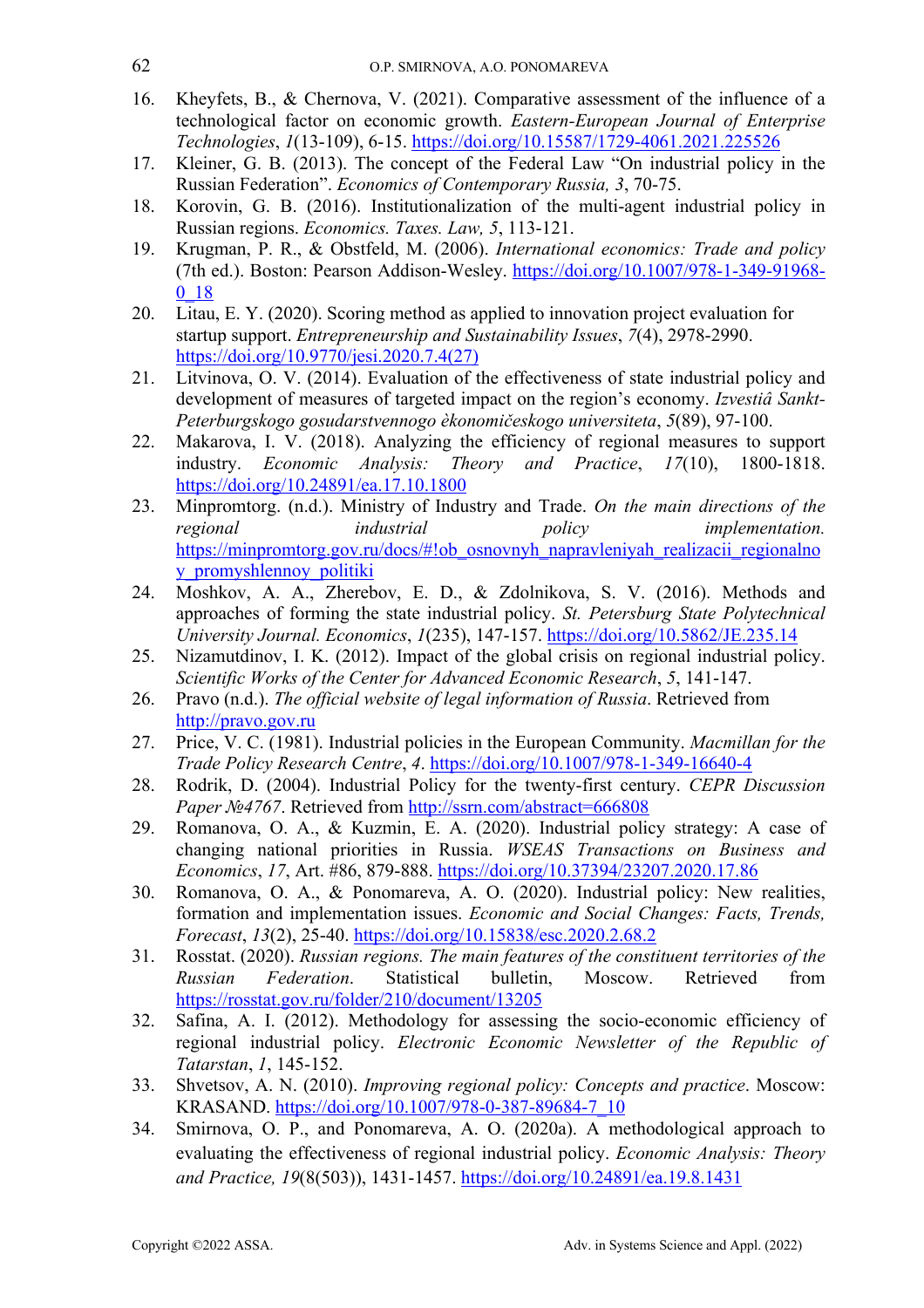- 35. Smirnova, O. P., & Ponomareva, A. O. (2020b). The technological transformation of Russia's industrial sectors: Difficulties and prospects. *National Interests: Priorities and Security, 16***(**9), 1674-1697. https://doi.org/10.24891/ni.16.9.1674
- 36. Smirnova, O.P., Averina, L.M., & Ponomareva, A.O. (2020). Transformation of industries in the conditions of new technological challenges. *Advances in Systems Science and Applications, 20(3)*, 36-49. https://doi.org/10.25728/assa.2020.20.3.851
- 37. Tatarkin, A. I., & Romanova, O. A. (2014). Industrial policy: Genesis, regional features and legislative provision. *Economy of Region*, *2*, 9-21. https://doi.org/10.17059/2014-2-1
- 38. Toomsalu, L., Tolmacheva, S., Vlasov, A., & Chernova, V. (2019). Determinants of innovations in small and medium enterprises: A European and international experience. *Terra Economicus*, *17*(2), 112-123. https://doi.org/10.23683/2073-6606- 2019-17-2-112-123
- 39. UNECE. (2019). *UNECE statistical database*. https://w3.unece.org/PXWeb/ru/DataMap?IndicatorCode=11
- 40. UNIDO. (2020). *Industrial Development Report 2020*. https://www.unido.org/resources-publications-flagship-publications-industrialdevelopment-report-series/idr2020
- 41. Vorobyova, N. A. (2012). Assessment of Far Eastern Federal District industry within the framework of state industrial policy, *Proceedings of Irkutsk State Technical University, 10*, 270-275.

## **APPENDIX**

**Table.** Comparable coefficients *(K)* of industrial policy effectiveness indicators for the regions under study in 2010

| 20 I Z              |                    |                  |                |               |                |                  |                   |                     |                 |                                         |                     |           |              |                         |                  |                   |                    |                  |             |
|---------------------|--------------------|------------------|----------------|---------------|----------------|------------------|-------------------|---------------------|-----------------|-----------------------------------------|---------------------|-----------|--------------|-------------------------|------------------|-------------------|--------------------|------------------|-------------|
| Indicator           | oblast<br>Vladimir | oblast<br>Kaluga | Lipetsk oblast | Ryazan oblast | Tula oblast    | Yaroslavl oblast | oblast<br>Vologda | oblast<br>Leningrad | Novgorod oblast | Bashkortostan<br>Republic of            | Republic<br>Mari El | Perm krai | Kirov oblast | Nizhny Novgorod oblast  | Ulyanovsk oblast | Sverdlovsk oblast | Chelyabinsk oblast | Krasnoyarsk krai | Omsk oblast |
| [i01]               | 0.69               | 0.87             | 0.72           | 0.72          | 0.80           | 0.75             | 0.82              | 0.97                | 0.67            | 0.76                                    | 0.63                | 0.82      | 0.63         | 0.74                    | 0.64             | 0.86              | 0.78               | 1.04             | 0.74        |
| $[i02]$             | 1.71               | 1.69             | 1.27           | 1.39          | 1.59           | 1.46             | 1.41              | 1.23                | 1.51            | 1.10                                    | 1.51                | 1.44      | 1.45         | 1.44                    | 1.52             | 1.43              | 1.59               | 0.99             | 1.03        |
| $[i03]$             | 1.91               | 2.36             | 2.48           | 1.62          | 2.51           | 1.61             | 1.52              | 1.74                | 1.84            | 1.95                                    | 1.77                | 1.69      | 1.64         | 1.77                    | 1.49             | 1.81              | 2.00               | 1.77             | 2.02        |
| $[i04]$             | 1.54               | 1.51             | 1.14           | 1.30          | 1.28           | 1.22             | 0.99              | 1.24                | 1.29            | 1.03                                    | 1.65                | 1.01      | 1.35         | 1.20                    | 1.30             | 1.15              | 1.34               | 0.93             | 0.99        |
| $\left[105\right]$  | 1.71               | 2.91             | 3.03           | 1.42          | 2.80           | 1.85             | 2.14              | 2.58                | 1.68            | 1.52                                    | 0.95                | 1.68      | 1.63         | 2.14                    | 2.08             | 2.15              | 2.49               | 1.71             | 2.14        |
| [i06]               | 3.04               | 2.15             | 2.22           | 0.70          | 5.21           | 1.95             | 3.78              | 4.02                | 1.61            | 1.34                                    | 0.87                | 1.80      | 1.80         | 1.31                    | 2.42             | 2.33              | 2.07               | 1.43             | 2.85        |
| $[107]$             | $-1.01$            | $-0.91$          | $-1.05$        |               | $-1.16[-0.72]$ | $-1.19$          |                   |                     |                 | $-0.99$ $-0.88$ $-0.95$ $-1.08$ $-1.02$ |                     |           |              | $-1.11$ $-0.80$ $-1.14$ |                  | $-0.94$ $-0.93$   | $-1.09$ -0.89      |                  | 1.07        |
| [i08]               | 0.97               | 0.34             | 1.35           | 1.14          | 1.93           | 0.83             | 1.59              | 1.00                | 1.69            | 1.14                                    | 1.35                | 1.09      | 0.97         | 1.69                    | 0.12             | 0.78              | 0.90               | 0.80             | 1.61        |
| $\lceil i09 \rceil$ | 1.09               | 1.01             | 1.07           | 1.08          | 1.46           | 1.07             | 1.09              | 1.15                | 1.07            | 0.84                                    | 0.93                | 1.07      | 1.01         | 0.98                    | 0.77             | 1.12              | 1.00               | 1.06             | 0.99        |
| [110]               | 1.15               | 1.26             | 1.22           | 1.30          | 1.29           | 1.16             | 1.27              | 0.89                | 1.08            | 1.13                                    | 1.24                | 0.96      | 1.60         | 1.51                    | 1.60             | 1.27              | 1.15               | 0.76             | 0.82        |
| [111]               | 1.61               | 1.45             | 0.97           | 1.26          | 1.26           | 1.79             | 0.08              | 0.65                | 0.30            | 0.92                                    | 0.21                | 2.34      | 0.72         | 2.74                    | 0.53             | 1.31              | 0.79               | 1.75             | 4.22        |
| [112]               | 1.23               | 0.34             | 1.32           | 1.83          | 1.55           | 1.13             | 0.53              | 0.38                | 0.21            | 1.23                                    | 2.00                | 2.26      | 1.85         | 2.58                    | 2.08             | 1.19              | 1.02               | 0.89             | 0.25        |
| $[113]$             | 1.08               | 1.02             | 0.94           | 1.04          | 1.04           | 1.02             | 1.00              | 1.02                | 1.03            | 1.01                                    | 1.06                | 0.94      | 0.99         | 1.02                    | 1.01             | 1.00              | 1.00               | 1.00             | 0.97        |
| $\lceil 114 \rceil$ | 1.11               | 1.08             | 1.10           | 1.01          | 1.07           | 1.00             | 1.16              | 0.75                | 0.67            | 1.12                                    | 0.91                | 1.09      | 1.10         | 1.02                    | 0.81             | 1.08              | 1.08               | 0.94             | 1.28        |
| $\lceil$ i15]       | 0.68               | 1.57             | 1.43           | 0.71          | 1.00           | 0.67             | 1.44              | 1.74                | 0.73            | 1.09                                    | 0.57                | 1.08      | 0.44         | 0.96                    | 0.57             | 1.06              | 0.35               | 0.39             | 0.90        |
| [i16]               | 1.59               | 1.19             | 2.07           | 1.22          | 0.83           | 0.74             | 3.03              | 0.71                | 1.64            |                                         | $1.48 - 1.07$       | 1.68      | 0.45         | 1.35                    | 0.49             | 1.26              | 1.23               | 4.13             | 0.75        |